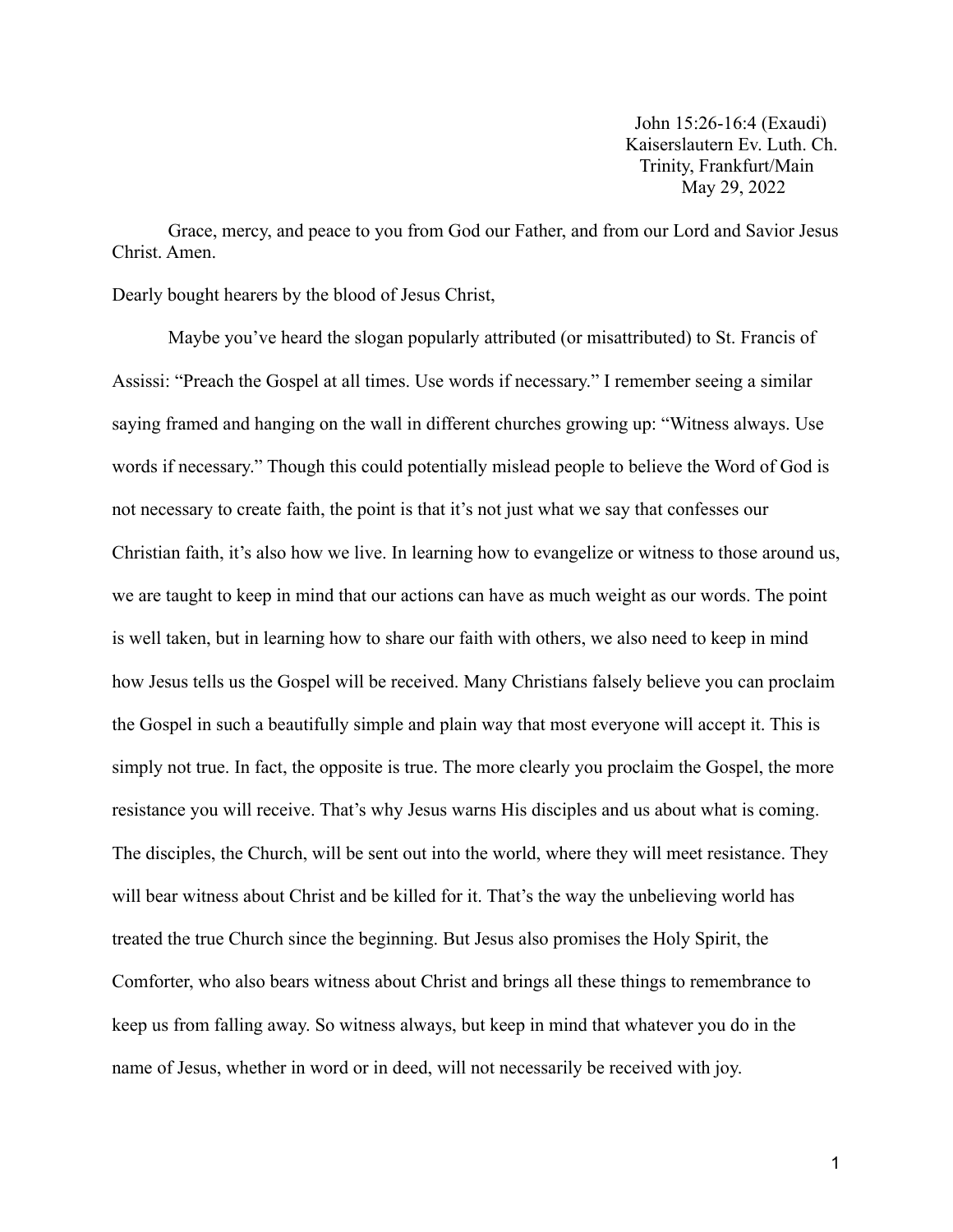The word "witness" used in our Gospel text this morning means to confirm information based on first hand experience, as in a witness who testifies in a court of law. During a trial, witnesses are called upon to corroborate evidence. Witnesses can make or break a case. In the Old Testament legal system, witnesses were as important as they are today. In Deuteronomy [17:6; 19:15], we learn that a charge could only be established on the basis of two or three witnesses. One witness was not enough. Jesus [Matthew 18:16] and the Apostle Paul [2 Corinthians 13:1] say the same thing. In our Gospel reading this morning, Jesus describes the Holy Spirit as such a witness: "But when the Helper comes, whom I will send to you from the Father, the Spirit of truth, who proceeds from the Father, He will bear witness about me." The Holy Spirit is the perfect witness because He is "the Spirit of truth." A witness who remembers everything perfectly and cannot deceive!

And what does the Holy Spirit testify to? What does the Holy Spirit witness to? Jesus says: "He will bear witness about me." The Holy Spirit testifies concerning the righteousness of Christ (John 16:8). When Jesus died on the cross for the sins of the world and rose from the dead, the entire world was declared righteous in God's sight. The work of the Holy Spirit is to proclaim this perfect righteousness of the God-man in all the world. Later, in John 16:14, Jesus says that the Holy Spirit "will glorify me, for He will take what is mine and declare it to you." The Holy Spirit takes the perfect righteousness of Christ and declares it to the whole world in the preaching of the Gospel.

But it's not just the Holy Spirit who is a witness. Jesus continues by saying to His disciples: "And you also will bear witness, because you have been with me from the beginning." Where did the power come from to confess Christ before the entire world? The power certainly did not come from the disciples themselves. On their own the disciples locked themselves in the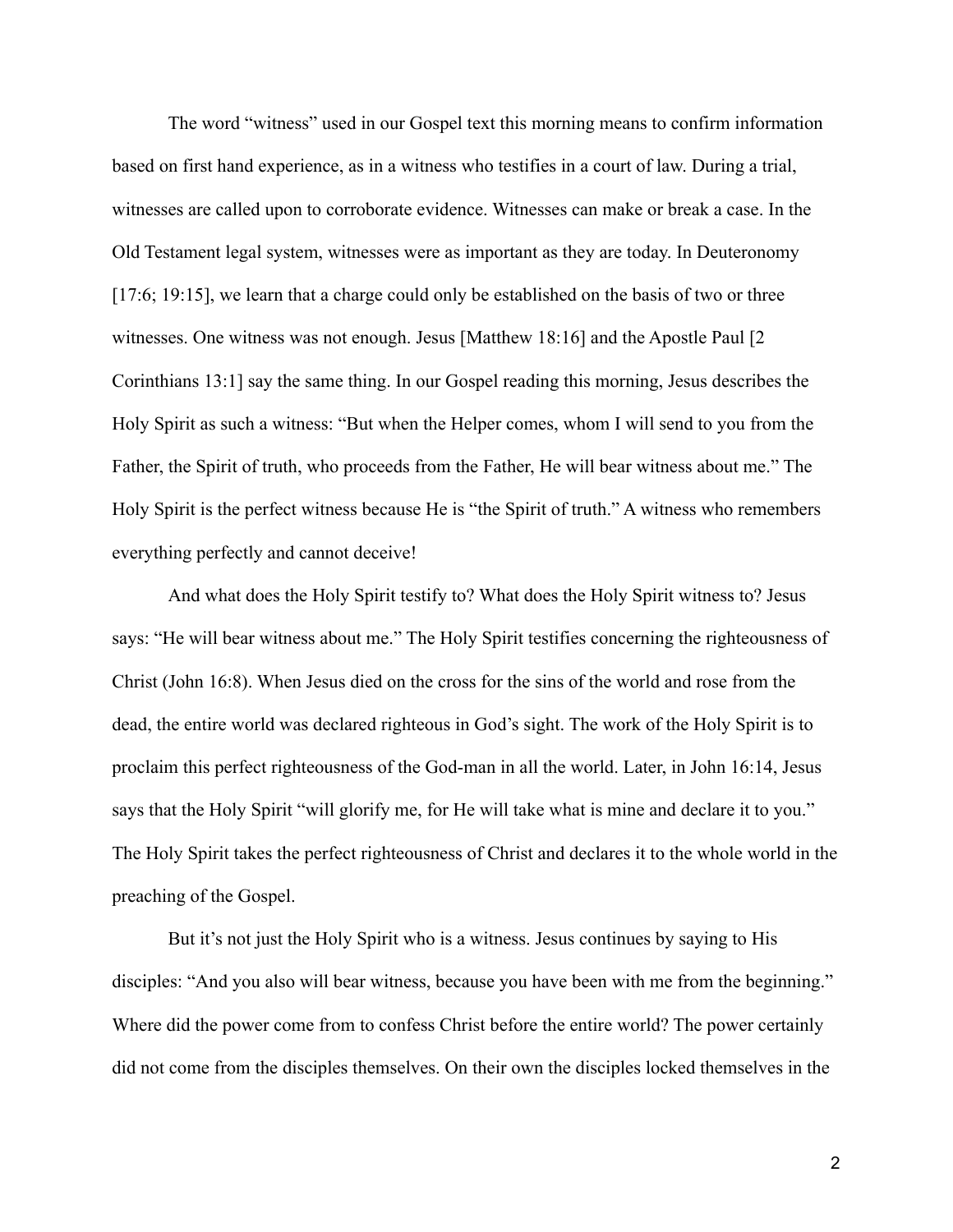upper room for fear of the Jews (John 20:19). On their own the disciples didn't understand the kingdom of God, asking Jesus right before His Ascension: "Lord, will you at this time restore the kingdom to Israel?" (Acts 1:6). The disciples didn't have the power on their own to understand that Jesus's kingdom is not of this world (John 18:36). On their own the disciples are completely unworthy and incapable of understanding, let alone proclaiming, the great things of God.

We're the same way. On our own we are fearful, unworthy, and lazy. Our natural reason doesn't understand the nature of God's Kingdom, a kingdom not of this world. We desire a glorious kingdom here and now with many returns in this life. On their own the disciples couldn't be witnesses. But Jesus tells them: "you will receive power when the Holy Spirit has come upon you, and you will be my *witnesses* in Jerusalem and in all Judea and Samaria, and to the ends of the earth" (Acts 1:8). The power to confess Christ before the entire world, the power to be a witness, comes from the Holy Spirit, who shares in the divine nature with the Father and the Son and who proceeds from the Father and the Son.

And what is the result of the disciples' bearing witness about Christ? Jesus says: "They will put you out of the synagogues. Indeed, the hour is coming when whoever kills you will think he is offering service to God." The Jews had already agreed that anyone confessing Jesus as the Christ was to be excommunicated from the synagogue (John 9:22). Stephen, the deacon, was dragged before the council and stoned to death because the Jews could not withstand the wisdom and the Spirit with which he was speaking" (Acts 6:10). And the Apostle Paul, then called Saul, was right there and "approved of his execution." Saul believed murdering Christians was a God-pleasing act! The Greek word for "witnessing," "to bear witness to" is "martureo." It's where we get the word "martyr" from. To be a martyr means to bear witness to Christ not only in word but in deed, by laying down one's own life for the sake of the Gospel. As the Early Church

3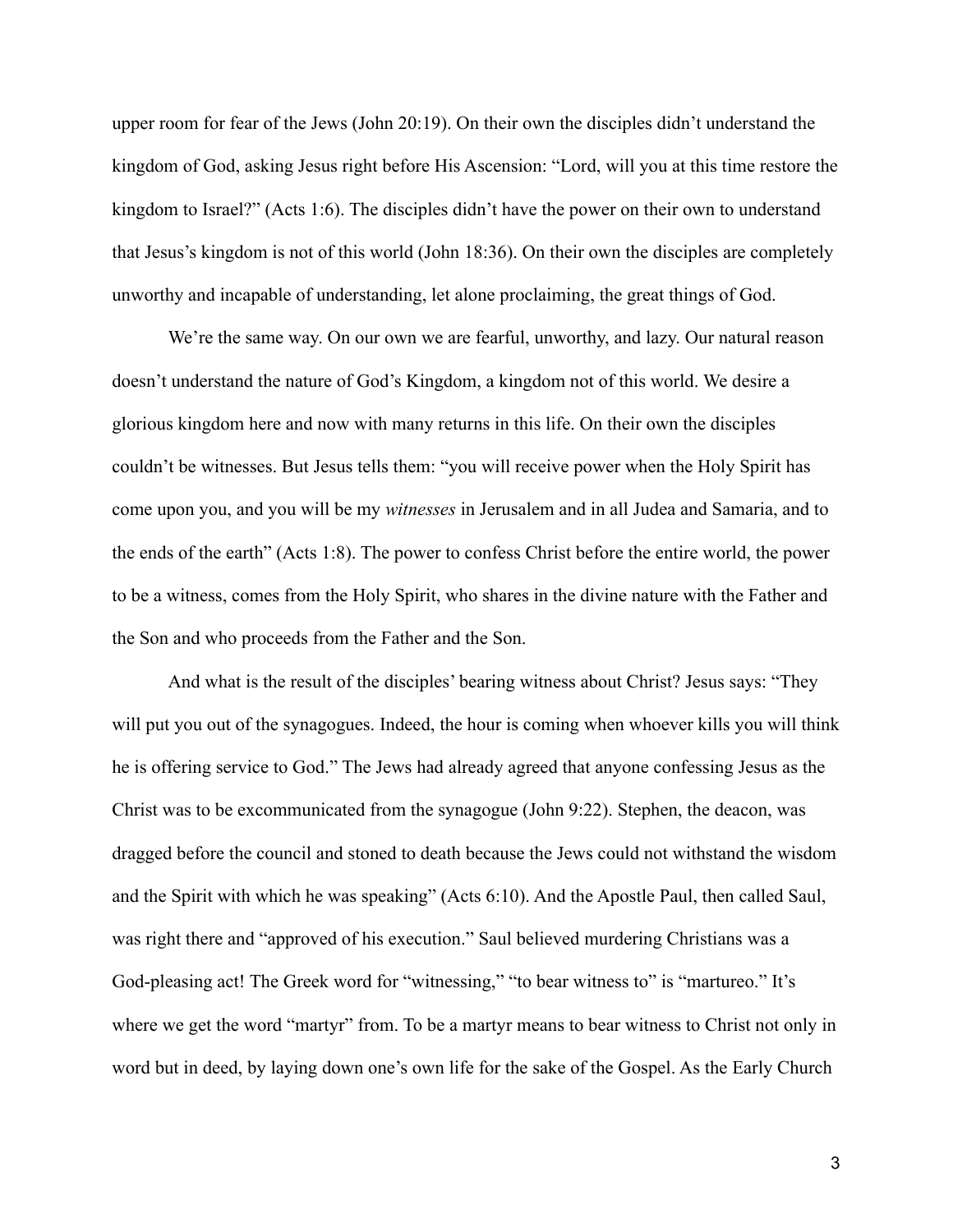Father Tertullian (c. AD 155–220) put it: "The blood of the martyrs is the seed of the Church." It seems counter-intuitive, but that's how things are with God. The church grows by being persecuted and dying, just as the salvation of the world came in the most-unexpected way: the death and resurrection of God's Son. The Church grows through persecution and death.

All the Apostles except John were martyred for their confession of the faith, bearing witness to Christ until the very end. Jesus had warned them earlier: "they will deliver you over to courts and flog you in their synagogues, and you will be dragged before governors and kings for my sake, to bear witness [to be martyred] before them and the Gentiles" (Matt. 10:17-18). This violent rejection of the Faith continued for the first three hundred years of the church until Christianity was made legal. Countless martyrs were led like sheep to the slaughter. In their lives they confessed our Lord with their words, and in their deaths they confessed our Lord with their deeds. They bore witness to Christ, they were martyred. These early Christians knew that whether they lived or died they belonged to the Lord (Rom. 14:8).

What we learn from Jesus's warning to His disciple and to us is exactly what Jesus said earlier, in John 15:18: "If the world hates you, know that it has hated me before it hated you." The most sure thing to come after bearing witness about Christ is suffering and the cross. Our reason expects people to hear the simple message of the Gospel and receive it with joy. But just as the unbelieving world hated our Lord and Savior Jesus Christ, so does the unbelieving world hate our Lord's messengers. The world wants to silence Christ because the world wants to retain its semblance of control. The world doesn't want to be told it is in the wrong, that it's drowning in sin. The unbelieving world wants to silence Christ's messengers because the unbelieving world doesn't want any competition. As St. Paul says to Timothy: "all who desire to live a godly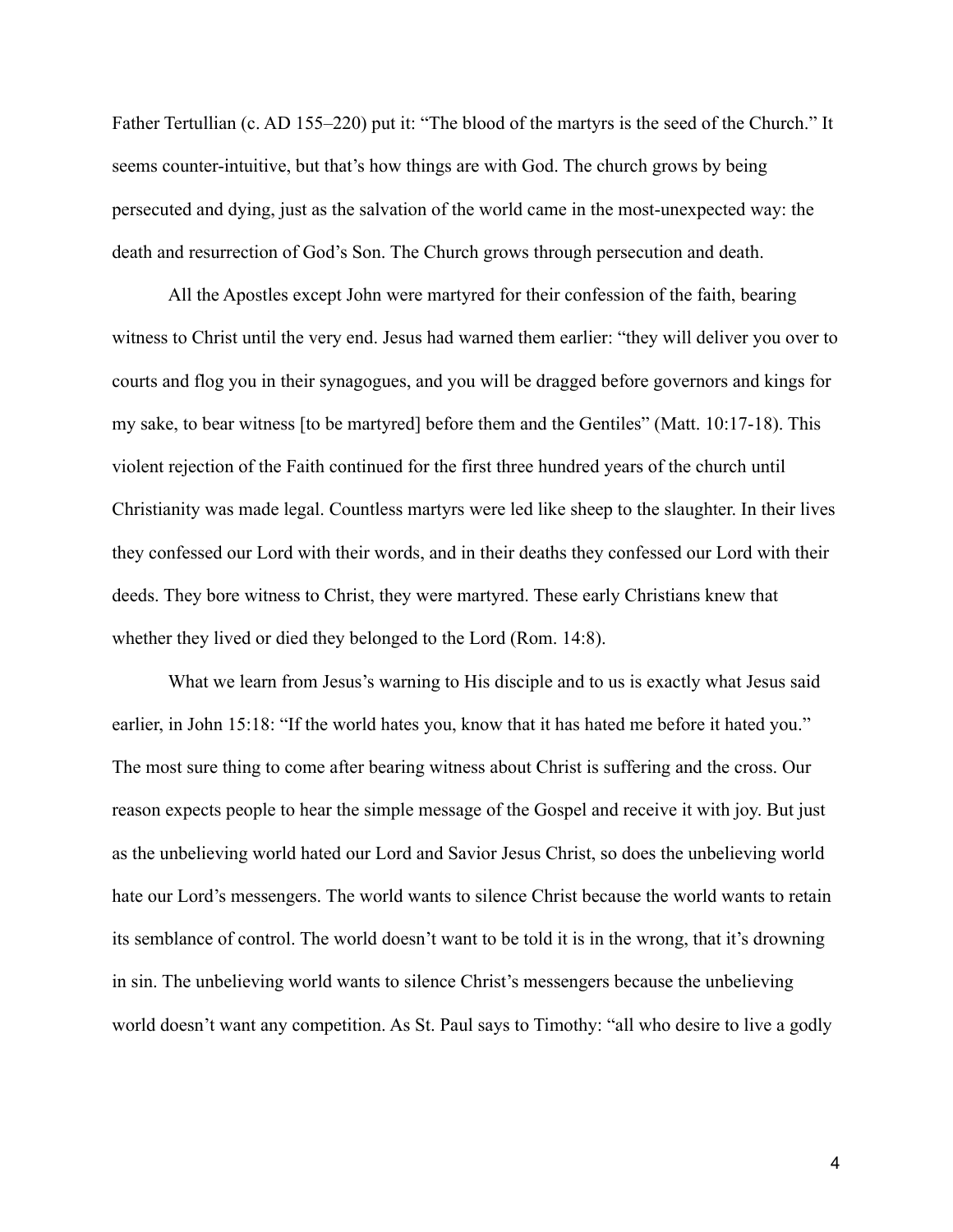life in Christ Jesus will be persecuted." The unbelieving world hates Jesus, and so the unbelieving world hates you, too, because you are connected to Jesus.

Why do the nations rage and the peoples plot in vain? Why do the kings of the earth set themselves, and the rulers take counsel together, against the LORD and against His Anointed (Ps 2)? Why does the unbelieving world despise Christ and His Christians? Jesus says that the world hates Him because He testifies about it that its works are evil (John 7:7). Just as Cain murdered his brother Abel "because his own deeds were evil and his brother's rightoues," so does the world hate Christ and His witnesses because the world's works are evil. The world is jealous of the righteousness of Christ. So don't be surprised when the world hates you (1 John 3:12-13). The light has come into the world, but people love darkness more than light because their works are evil. People of darkness do not want to come to the light lest their evil works be exposed (John 3:19-21). Jesus Christ is the light of the world, and you, dear Christians baptized into Christ, are the light of the world too (Matt. 5:14-15). At one time you were darkness, but now you are light in the Lord (Eph. 5:8). The world hates you because you are in Christ, and the world hates Christ. The world hates that its works of darkness are exposed by the light. Even your mere existence reflecting God's light is enough to make the Devil and the world rage against you.

So what hope do we have? If the world hates us and won't listen to Christ's message of forgiveness of sins and reconciliation in His blood, then why proclaim anything? It would be easier to just keep quiet. But Jesus tells His disciples and us what will happen so that when these things do happen, we remember what Jesus says. Jesus tells His disciples and us what will happen to keep us from falling away, to keep us from becoming disillusioned when the Gospel is so often rejected. The hope Jesus gives us is the hope of the Holy Spirit: "But when the Helper

5